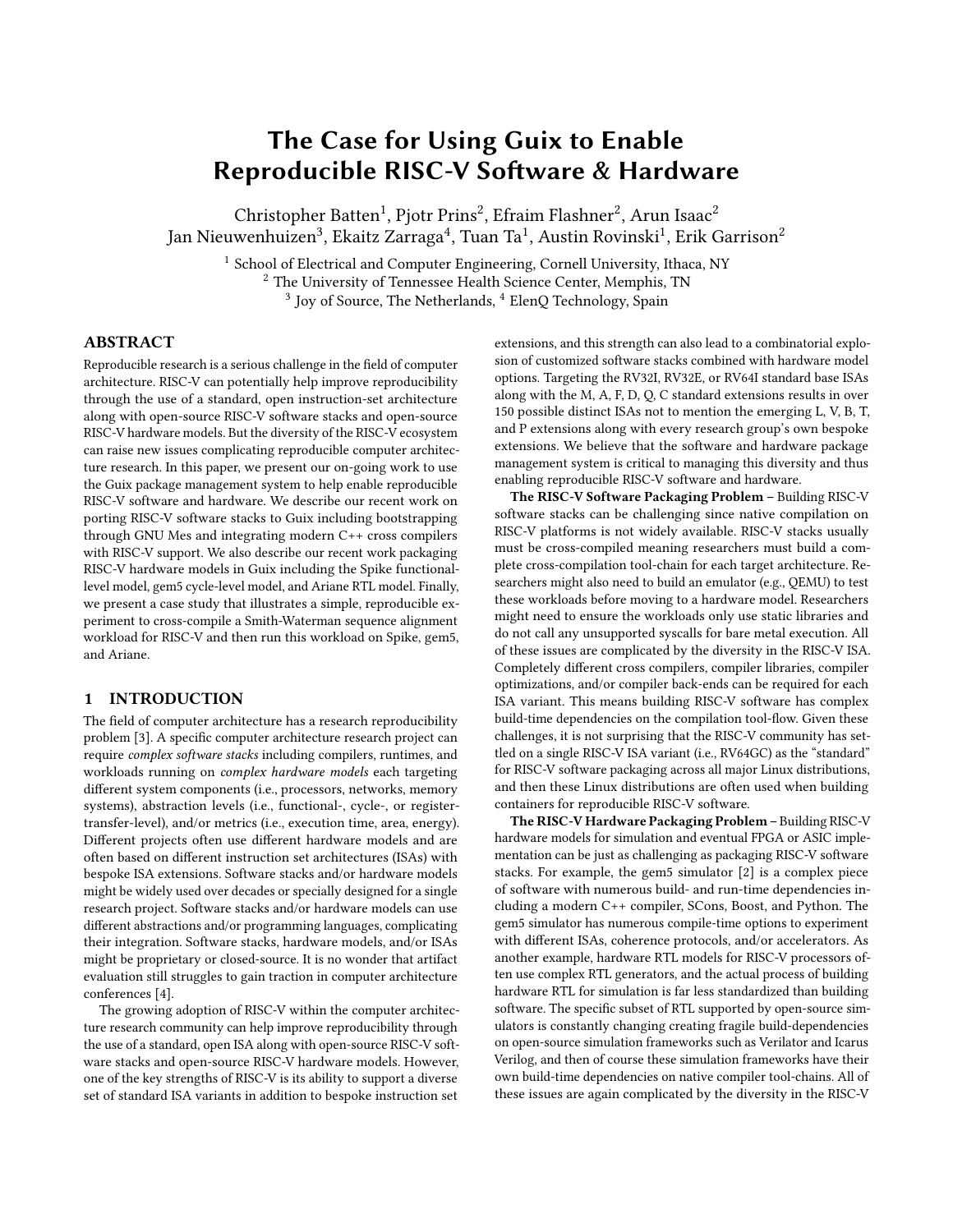ISA. A different hardware RTL configuration or even an alternative implementation is required for each RISC-V ISA variant. Given these challenges, it is again, not surprising that the RISC-V community has settled on a single RISC-V ISA variant (i.e., RV64GC) as the "standard" for Linux-cable RISC-V cores [\[1,](#page-5-3) [8,](#page-5-4) [10\]](#page-5-5), and usually provide detailed step-by-step manual installation instructions that try to capture all of the build- and run-time dependencies.

Current solutions to the RISC-V software and hardware packaging problem essentially undermine one of the key strengths of RISC-V which is its ability to facilitate transformative computer architecture research through the use of diverse ISA extensions. An ideal RISC-V software and hardware packaging solution could potentially enable reproducible RISC-V research while at the same time maintaining the diversity of the RISC-V software and hardware ecosystem. Such an ideal packaging solution would be:

- Transparent enable researchers to understand the entire development environment for RISC-V software stacks and hardware models including the exact source code and build configuration for every dependency.
- Lightweight enable researchers to easily integrate RISC-V software stacks and hardware models into standard development environments and workflows without requiring cumbersome, heavyweight binary containers.
- Flexible enable researchers to easily switch between different development environments to experiment with new version of RISC-V software stacks, hardware models, and/or dependencies.
- Isolated enable researchers to easily isolate the entire development environment to prevent accidentally "leaking" a user's environment into an experiment and to enable creating binary containers when necessary.
- Portable enable researchers to easily build software stacks for both native execution on traditional ISAs and RISC-V variants and also easily enable cross compilation for RISC-V.
- Fast enable researchers to easily use precompiled binary packages when one can prove the resulting package is bit-exact to what would be produced when recompiling from source.
- Distribution Agnostic enable researchers to use the Linux distribution of their choice.
- Extensible enable researchers to extend the package management system by modifying existing packages, adding new packages, or implementing new functionality using a generalpurpose programming language.

This paper makes the case for using Guix to enable reproducible RISC-V software and hardware. Guix is a mature functional crossplatform package manager that is transparent, lightweight, flexible, isolated, portable, fast, distribution agnostic, and extensible. Section [2](#page-1-0) provides a brief description of the Guix package manager. Section [3](#page-2-0) describes our on-going efforts to port RISC-V software stacks to Guix including bootstrapping through GNU Mes and integrating modern C++ cross compilers with RISC-V support, and Section [4](#page-2-1) describes our on-going efforts to package RISC-V hardware models in Guix including the Spike functional-level model, gem5 cycle-level model, and Ariane RTL model. Section [5](#page-3-0) describes

a case study that illustrates how our efforts enable: (1) easily installing QEMU, Spike, gem5, and Ariane; (2) easily cross compiling a bioinformatics workload for RISC-V; and (3) running this workload on all hardware models. Section [6](#page-4-0) discusses related software and hardware package management systems. Our goal is to introduce the RISC-V computer architecture community to the Guix package manager and hopefully spark interest in contributing to our efforts to enable reproducible RISC-V software and hardware.

#### <span id="page-1-0"></span>2 GUIX BACKGROUND

GNU Guix is a "functional" package management tool. Even though it is used to distribute the GNU software system it can also be used on its own on top of any common Linux distribution, including Debian and CentOS. In fact Debian and derived distributions have apt-get install guix. Guix makes it easy for unprivileged users to install, upgrade, or remove software packages, to roll back to a previous package set, to build packages from source, and generally assists with the creation and maintenance of software environments. Some features are transactional installs, reproducible software deployment, and lightweight containers. Each on its own deserves proper inspection, but here we are focused on easy RISC-V cross compilation and RISC-V emulation.

There is a plethora of package management and software deployment frameworks. Distributions have their own package managers, including dpkg and rpm. Even so, many modern computer languages include their own package manger including JVM jar, Javascript npm, Python pip, Ruby gems, and Rust cargo. The use of these package managers, however, breaks down when having to deal with multiple languages and complex ecosystems. Other high-level packagers including conda, brew, and spack try to address such concerns, but fall short in reproducibility and depend on the underlying distribution to "bootstrap" the build process. Also, similar to the main distros, they do not escape dependency "hell" and have no uniform way of managing mixed software versions (i.e., requiring an older version of a library). GNU Guix and its sibling Nix, sidestep many of the issues and provide next-generation reproducible package management for everyone.

GNU Guix is especially suitable for bootstrapping, cross compilation and emulating different architectures in a reproducible way. What does "reproducible" really mean? It means that when one researcher builds a software stack or hardware model with all its dependencies on one system, another person can regenerate the same binary dependency "graph" faithfully on another system. It also means researchers can share binaries ("substitutes" in Guix terminology) over the network and trust they are bit-exact compared to the binaries built from source. Because Guix installs software under a hash value, all packages are isolated. So if Apache is built with SSL 1.1.1 and another with SSL 1.0.3, they can both co-exist on one system and even run at the same time. Likewise, on a Guix system we can cross-compile packages to different architectures, both dynamically and statically linked, and thanks to Linux binfmt support we run them transparently on QEMU in emulation on one single system. GNU Guix is not a small software distribution. At last count there are over 20K packages including 1800 Python packages and over 1900 R packages. In March 2022, over 70 people committed changes to the Guix package tree with 800 git commits.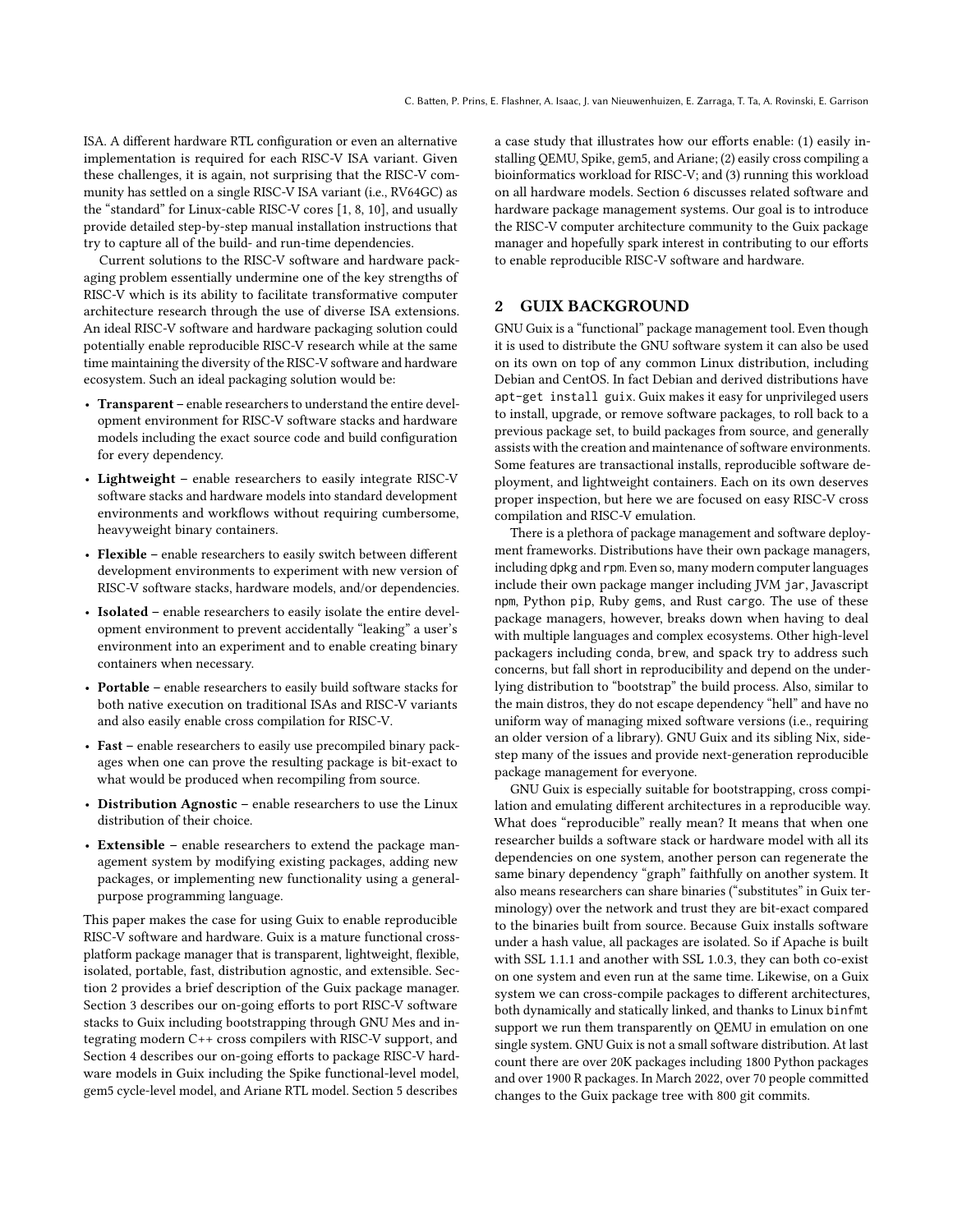The Case for Using Guix to Enable Reproducible RISC-V Software & Hardware

### <span id="page-2-0"></span>3 GUIX FOR PACKAGING RISC-V SOFTWARE STACKS

In this section, we describe our on-going efforts to port RISC-V software stacks to Guix including bootstrapping through GNU Mes and integrating modern C++ cross compilers with RISC-V support. Bootstrapping software for novel architectures is a challenge. Typical software distributions, such as Debian, use a single binary 'blob' that is larger than 250Mb. It takes a lot of know how and it is non-trivial to bring such bootstraps to new platforms.

The GNU Mes project aims to bootstrap from, so called, Stage0 to a C compiler capable of compiling GCC, with only the explicit requirement of a single 1 KB binary or less. Today GNU Guix for AMD64 and ARM64 bootstraps from this tiny binary Stage0 starting point! GNU Mes provides the TinyCC C compiler written in a simple Scheme interpreter consisting of about 5,000 lines of C. With these, GNU Mes now supports a full open source self-hosted bootstrap that compiles GCC 4.6.4. Through GNU Mes, the GNU Guix operating system is successfully bootstrapped from source on a regular basis on the GNU Guix build farms.

The next phase is to complete bootstrapping of RISC-V targets with GNU Mes. The GNU Compiler Collection (GCC) added support for RISC-V with version 7.5, making migration of RISC-V software possible. To close the bootstrapping gap the NLNet-funded GNU Mes-RISCV project is back-porting the RISC-V support to the GCC 4.6.4 C compiler, a version that is able to compile C++ and, thus, GCC 7.5 and on-wards. This effort in combination with a port of the GNU Mes to RISC-V, will provide a full bootstrap system for RISC-V machines. So far, the core of RISC-V has been back-ported from GCC 7.5 into GCC 4.6.4. The latter therefore cross-compiles to RISC-V, and some simple programs compile to assembler. More work is required to support associated libraries, specifically libgcc for some complex operations and, perhaps, libatomic. Once these are migrated, testing will be easier and we will aim to build GCC 7.5 using the back-ported compiler.

Next we will continue with porting TinyCC to RISC-V so that it can compile GCC 4.6.4 directly for RISC-V. Once the GNU Mes RISC-V bootstrap is functional it means that bootstrapping any RISC-V target (including exotic research RISC-V variants!) should become fairly trivial by adapting Stage0.

Another NLNet-funded project is porting GNU Guix packages to RISC-V. The following software is working as Guix installable software for RISC-V: the GNU stack, including gcc, gfortran and gccgo; mesa graphics; clang, ruby and R. Java support will be patched in with icedtea-2 (java 7). There is no Rust for RISC-V yet, but that's a particular focus of the NLNet grant and it targeted for the coming year.

By getting a GNU Mes bootstrap and GNU Guix packages ported to RISC-V we are creating a full software deployment ecosystem that can be used by anyone on any RISC-V platform. In the near future the build farms for the GNU Guix project will have have RISC-V RV64GC machines. That will allow distribution of binary substitutes. There is also the option of creating substitutes using QEMU emulation. Currently, GNU Guix provides packages for POWERPC 64le using QEMU emulation. Note that, because of its reproducible packaging, anyone can distribute binaries, and we are sharing compiled binaries between our own machines.

### <span id="page-2-1"></span>4 GUIX FOR PACKAGING RISC-V HARDWARE MODELS

In this section, we describe our on-going efforts to port RISC-V hardware models to Guix including the Spike functional-level model, gem5 cycle-level model [\[2\]](#page-5-2), and Ariane RTL model [\[10\]](#page-5-5).

We have developed a Guix package for the Spike RISC-V functionallevel hardware model which is now upstreamed to the main Guix package repository<sup>1</sup>. The package describes how to reproducibly download Spike 1.1.0 and build it from source using the standard GNU build system. The package describes a key dependency on the device tree compiler package (dtc) which was already packaged in Guix. The package also describes how to patch the build process to ensure that when building Spike it will refer to the version of dtc installed in the Guix store as opposed to any other version installed on the host system. Finally, the package captures a build-time dependency on Python which is required for some of the unit tests. Since this package is in the main Guix package repository, precompiled binaries are available through the Guix build farm enabling fast installation. The package is guaranteed to always produce the same bit-exact install on any machine.

We have developed a proof-of-concept Guix package for the gem5 RISC-V cycle-level hardware model that handles all build- and run-time dependencies and installation<sup>2</sup>. There is a base package that builds gem5 for six ISAs and a derived package that only builds gem5 for RISC-V to reduce build time and space usage. The package ensures builds are reproducible by eliminating non-deterministic use of \_\_DATE\_\_ and \_\_TIME\_\_, patches the build environment to work with SCons, and performs a well-structured install of the gem5 simulator binaries and example configurations. Additional derived packages could enable easily providing packages for different compile-time configurations. The package is guaranteed to always produce the same bit-exact install on any machine.

We have developed a proof-of-concept Guix package for the Ariane RISC-V hardware model<sup>3</sup>. The original build instructions provided in the Ariane GitHub repository do not specify any kind of build-time dependencies on the native compiler tool-chain. The instructions provide both Bash shell scripts to install Verilator and the device tree compiler from source as well as instructions on how to install a specific version of Verilator and the device tree compiler package on Ubuntu. The instructions download a large precompiled binary containing a specific version of the RISC-V cross-compiler from an online SiFive archive. The precompiled binary cross-compiler is installed in a non-standard location necessitating the use of an ad-hoc environment variable to enable later build steps to locate these tools. It took two person-days to be able to successfully build the Ariane RTL simulator, cross-compile a RISC-V workload, and run this workload on the Ariane RTL simulator. Complications included managing specific versions of Verilator on non-Ubuntu distributions, undefined dependencies on native tools, an ambiguous dependency graph, and non-standard installations. The package we have developed avoids all of these issues by: precisely specifying the build-time dependencies on Spike and

<span id="page-2-3"></span><span id="page-2-2"></span> $^1$ https://git.savannah.gnu.org/cgit/guix.git/tree/gnu/packages/virtualization.scm  $^2$ https://git.genenetwork.org/guix-bioinformatics/guix-

<span id="page-2-4"></span>bioinformatics/src/branch/master/gn/packages/virtualization.scm

<sup>3</sup>https://git.genenetwork.org/guix-bioinformatics/guix-

bioinformatics/src/branch/master/gn/packages/riscv.scm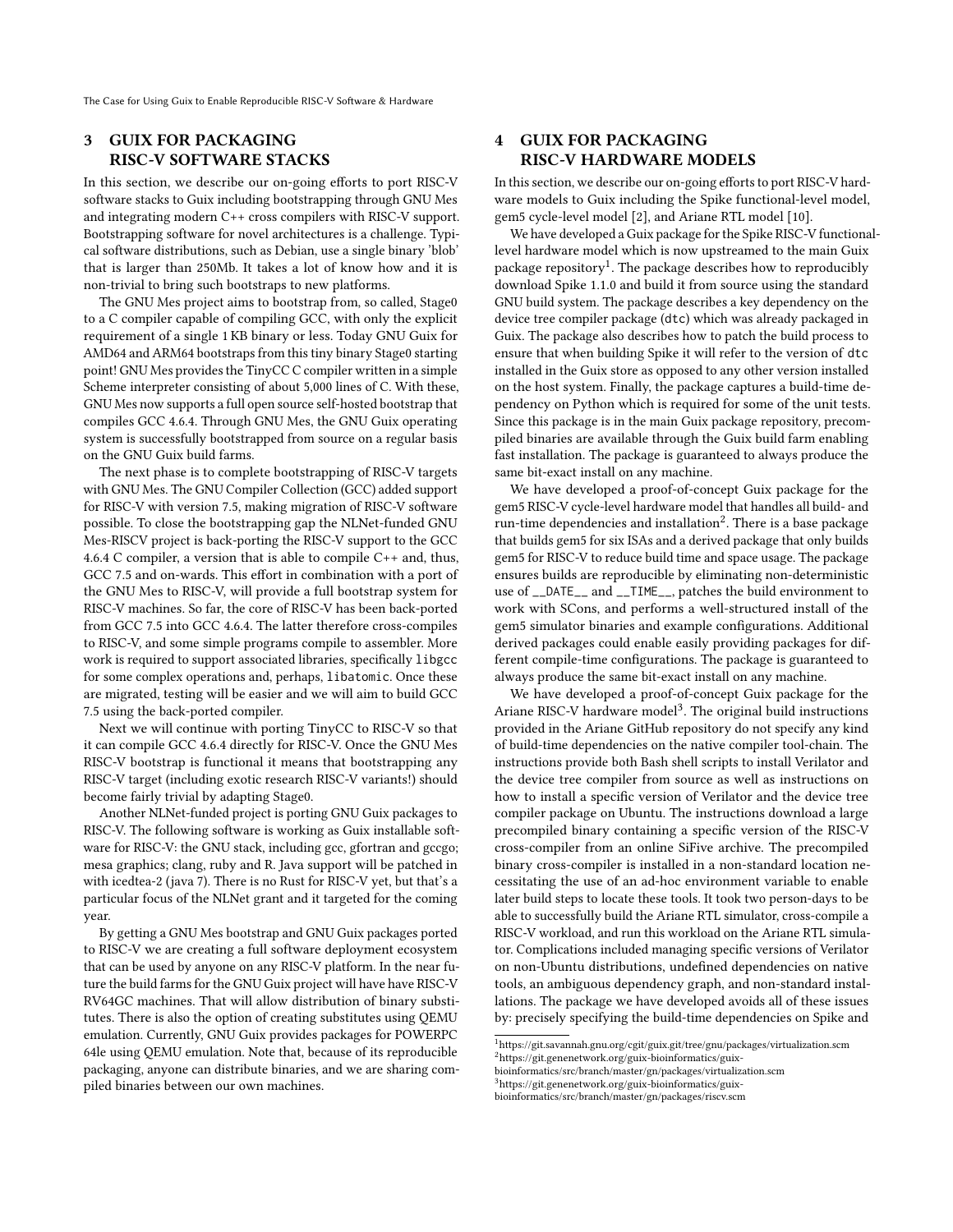Verilator 4.110 regardless of the host Linux distribution; patching the build process to eliminate the use of an ad-hoc environment variable to specify the location of libfesvr.a; patching the source to fix a bug which prevents displaying standard output during a simulation; and wrapping the installed binary to provide a clean interface. The package is guaranteed to always produce the same bit-exact install on any machine.

### <span id="page-3-0"></span>5 CASE STUDY

This case study illustrates how to use Guix to reproduce a simple experiment involving both RISC-V software and hardware. The case study first installs a Smith-Waterman sequence alignment workload for native execution. The case study then installs QEMU for RISC-V emulation, Spike for RISC-V functional-level hardware modeling, gem5 for RISC-V cycle-level hardware modeling, and Ariane for RISC-V RTL hardware modeling (using the Verilator simulator). Finally, the case study uses a RISC-V cross-compiler to compile the Smith-Waterman workload for RISC-V and then runs this workload on QEMU, Spike, gem5, and Ariane. This case study uses RISC-V RV64GC, but Guix provides the mechanisms to enable similar experiments on other RISC-V architectures. To reproduce this case study, a researcher first must download and install Guix<sup>4</sup>.

# 5.1 Add a new channel

In addition to Guix's main package repository, users can create their own "channels" that include third-party packages. We need to add such a channel to get access to the gem5 package, Ariane package, and the derived Smith-Waterman package.

```
% cd $HOME/.config/guix
% cat > channels.scm \
<<'END'
(use-modules (guix ci))
(list
(channel
 (name 'gn-bioinformatics)
  (url (string-append "https://git.genenetwork.org/"
         guix-bioinformatics/guix-bioinformatics.git))
  (branch "master"))
 (channel-with-substitutes-available
 %default-guix-channel "https://ci.guix.gnu.org"))
END
```
### 5.2 Update Guix and install Smith-Waterman

We use guix pull to download package descriptions from the main and third-party package repositories. We then install Smith-Waterman package and run it natively. Here we use the default "profile", but we could also install this package in a dedicated Guix "profile", similar to Python's virtual environment.

```
% mkdir -p $HOME/tmp/misc/test-guix
```

```
% cd $HOME/tmp/misc/test-guix
```

```
% guix pull
```
- % guix install smithwaterman
- % smithwaterman -p TGATTGTACCAAA TGATCATGTACCA

```
4https://guix.gnu.org/en/download
```
# 5.3 Install QEMU, Spike, gem5, and Ariane

We now install QEMU, Spike, gem5, and Ariane. Guix takes care of ensuring all dependencies are installed. For example, Guix will not just ensure the C++ compiler for Spike is installed, but it will also ensure the C compiler used to bootstrap building that C++ compiler is installed. Guix will install SCons, Boost, Python, Verilator, and dtc. Guix will automatically download bit-exact substitutes when available (e.g., QEMU, Spike) and compile packages from source otherwise (e.g., gem5, Ariane).

% guix install qemu spike gem5-riscv cva6

# 5.4 Build and run Smith-Waterman on QEMU

We can use guix build -target=riscv64-linux-gnu to crosscompile most Guix packages for RISC-V. While QEMU supports both dynamic and static linking, Spike, gem5, and Ariane only support static linking. So we cross-compile the derived Smith-Waterman package to produce a statically linked executable. Guix automatically takes care of installing and configuring an appropriate compiler to enable reproducible cross compilation.

```
% cd $HOME/tmp/misc/test-guix
```

```
% DIR=$(guix build \
```

```
--target=riscv64-linux-gnu smithwaterman-static)
% ln -sf $DIR/bin/smithwaterman sw-riscv64
```
## 5.5 Build RISC-V proxy kernel

The RISC-V proxy kernel is needed to handle system calls for both Spike and Ariane. So we cross-compile the proxy kernel which has also been packaged and is available in the main Guix package repository.

```
% cd $HOME/tmp/misc/test-guix
% DIR=$(guix build \
       --target=riscv64-linux-gnu riscv-pk)
% ln -sf $DIR/bin/pk pk
```
### 5.6 Run Smith-Waterman on QEMU, Spike, gem5, and Ariane

We can now run the Smith-Waterman workload on QEMU, Spike, gem5, and Ariane. Obviously RTL simulation is quite slow, so the Ariane simulation can take over an hour.

```
% cd $HOME/tmp/misc/test-guix
```
- % qemu-riscv64 ./sw-riscv64 -p TGATTGTACCAAA TGATCATGTACCA
- % spike ./pk ./sw-riscv64 -p TGATTGTACCAAA TGATCATGTACCA

% gem5.opt \ \$GUIX\_PROFILE/share/gem5/configs/example/se.py \ --cmd=./sw-riscv64 \ --options="-p TGATTGTACCAAA TGATCATGTACCA"

% ariane +max-cycles=100000000 +time\_out=100000000 \ ./pk ./sw-riscv64 -p TGATTGTACCAAA TGATCATGTACCA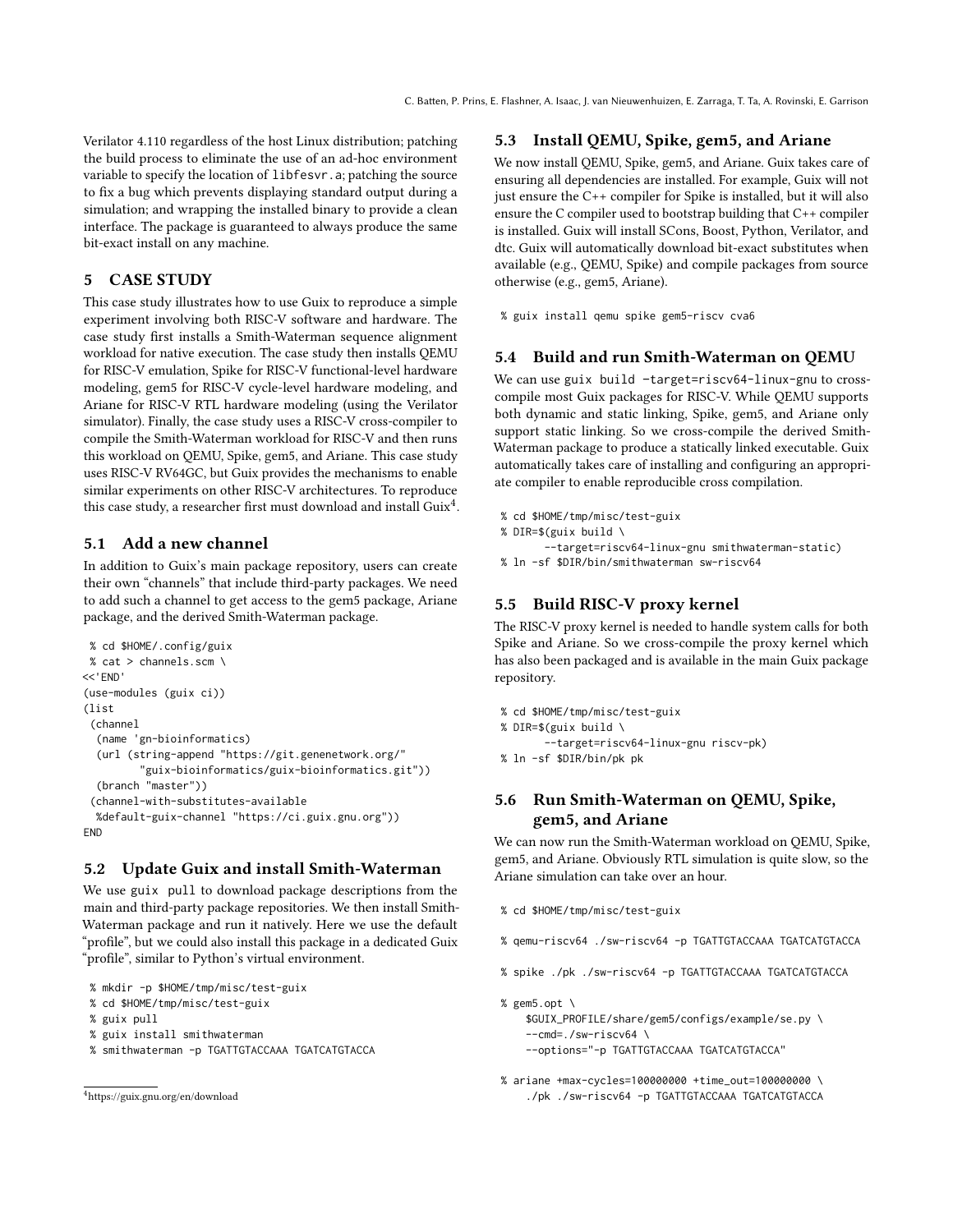The Case for Using Guix to Enable Reproducible RISC-V Software & Hardware

#### <span id="page-4-0"></span>6 RELATED WORK

A detailed survey of software package managers is beyond the scope of this paper. However creatively applying software package managers in the context of hardware is more novel. So in this section, we discuss other hardware package managers and frameworks, including Bender [\[9\]](#page-5-6), FuseSoC [\[7\]](#page-5-7), LiteX [\[6\]](#page-5-8), and HDLMake [\[5\]](#page-5-9). Table [1](#page-4-1) summarizes the comparison among hardware package managers and Guix. The key detail that separates Guix from other package managers is that *guix enables bit-exact reproducible builds*. Most managers surveyed offer some form of source file management and dependency resolution (using appropriate versions of dependencies). The surveyed hardware package managers also incorporate some form of EDA tool interfacing (such as to Verilator) while Guix does not. The problem with the approach taken by other managers is that they have no mechanism to ensure that the tool versions are appropriate for use because tools are not considered dependencies (nor any way to ensure cross-compiler tool-chains will reliably produce software to run on programmable processors). In addition, the managers do not have isolation to ensure that environment does not leak into the build and alter results. Because of these shortcomings, we find that Guix is the only manager among those surveyed that can provide cross-platform, reproducible builds. In addition, Guix offers build caching due to its ability to hash inputs and recognize if a build has been completed previously.

Bender: Bender is a dependency management tool for hardware design projects [\[9\]](#page-5-6). The stated goals for Bender are: (1) compatible with multiple electronic design automation (EDA) tool vendors and flows, (2) allow for reproducible builds, (3) manage source files for a project and its intellectual property (IP), (4) manage source dependencies, and (5) generate tool scripts for supported tools. Bender uses a lock file (Bender.yml) to list git hashes of dependencies. This ensures that Bender will use the correct versions of IP, however it does not ensure that the tool versions nor the environment are consistent. Thus, the output can vary greatly or not build at all. Bender manages build order of IPs to ensure proper compilation by tools and uses dependency resolution based on semantic versioning to ensure that the dependencies are compatible. Bender can also generate scripts for supported EDA tools.

FuseSoC: FuseSoC is a package manager and a set of build tools for HDL (Hardware Description Language) code [\[7\]](#page-5-7). Its main purpose is to increase reuse of IP cores and be an aid for creating, building and simulating SoC solutions. FuseSoC claims to enable: (1) reuse of existing cores, (2) creating compile-time or run-time configurations, (3) running regression tests against multiple simulators, (4) porting designs to new targets, (5) encouraging other projects to use your code, and (6) setting up continuous integration. The main selling point of FuseSoC is that it enables IP reuse across different tool vendors and easy management of source code. FuseSoC uses Edalize as an interface library to several different EDA tools and vendors. However, FuseSoC does not have management over tool versions or environment.

LiteX: LiteX provides an infrastructure to create FPGA cores & SoCs, explore digital architectures, and create full FPGA-based systems [\[6\]](#page-5-8). LiteX provides many common components required for SoCs, including interconnects, memory interfaces, and CPU

<span id="page-4-1"></span>

|                               | Guix Bender Soc LiteX Make | Fuse | HDL |
|-------------------------------|----------------------------|------|-----|
| Source file management        |                            |      |     |
| Dependency resolution         | ✓                          |      |     |
| EDA tool interface            |                            |      |     |
| EDA tool packaging            |                            |      |     |
| Environment management        |                            |      |     |
| Bit-exact reproducible builds |                            |      |     |
| Build caching                 |                            |      |     |

Table 1: Comparison of package manager features

cores. It also provides direct interfacing with EDA tools and support for debug infrastructure. LiteX is heavily focused on FPGA development and includes easy interfaces to FPGA debug and software unlike other hardware package managers. However, LiteX is a small ecosystem which is not intended to be as extensible as the other platforms.

Hdlmake: Hdlmake is a tool designed to help FPGA designers to manage and share their HDL code by automatically finding file dependencies, writing synthesis  $\&$  simulation Makefiles, and fetching IP-Core libraries from remote repositories [\[5\]](#page-5-9). Hdlmake generates GNU Makefiles for  $(1)$  fetching IP from repositories,  $(2)$  simulating and synthesizing HDL projects, and (3) generating multi-vendor project files. Hdlmake is also targeted mainly towards FPGA EDA flow management. Hdlmake offers some abstraction for IP versions, but mainly relies on git or other version control.

Among the surveyed hardware package managers, Guix is the only one which can ensure a consistent environment and tool versions for reproducible builds. Other package managers aim to provide ease of use by interfacing with multiple EDA tools, but they forgo management of the environment and tool versions, which can lead to different results or build failures without effort (and perhaps guesswork) from the user to replicate the environment. An interesting direction for future work would be to integrate Guix into one of these hardware package managers to combine the benefits of truly reproducible builds with simpler EDA tool interfacing.

#### 7 CONCLUSION

This paper describes our on-going efforts to bring RISC-V into the Guix ecosystem. We have described our work on using Guix both for packaging RISC-V software stacks and RISC-V hardware models. The goal of this paper is to introduce the RISC-V computer architecture community to the Guix package manager and hopefully spark interest in contributing to our efforts to enable reproducible RISC-V software and hardware.

### ACKNOWLEDGMENTS

This work was supported by NSF PPoSS Award #2118709 and NLNet awards for GNUMes-RISCV and Guix-Riscv64.